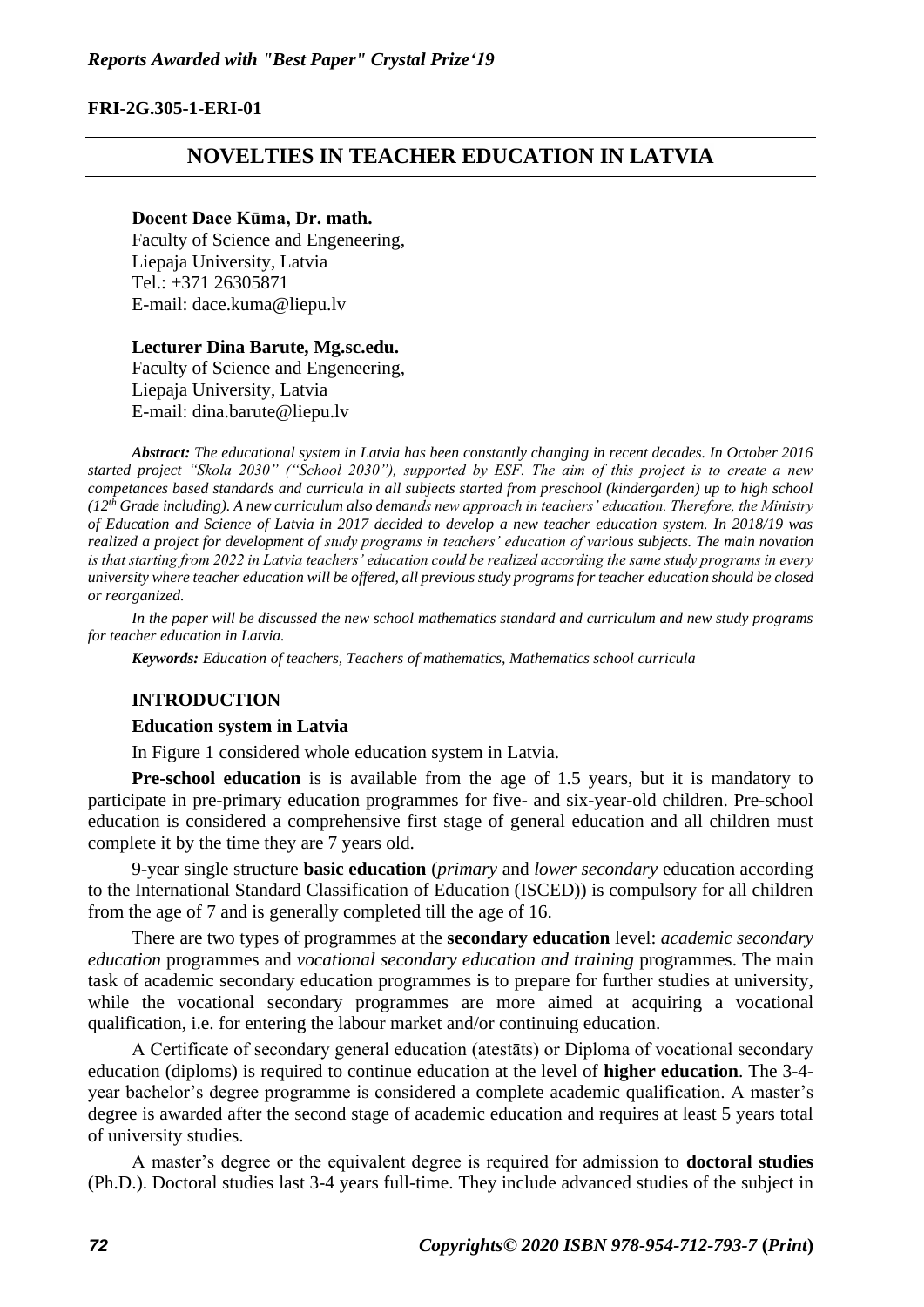a relevant study programme and scientific research towards doctoral thesis. (Ministry of Education and Science, 2019)



The education system of the Republic of Latvia (2018)

**Fig. 6**. Education system in Latvia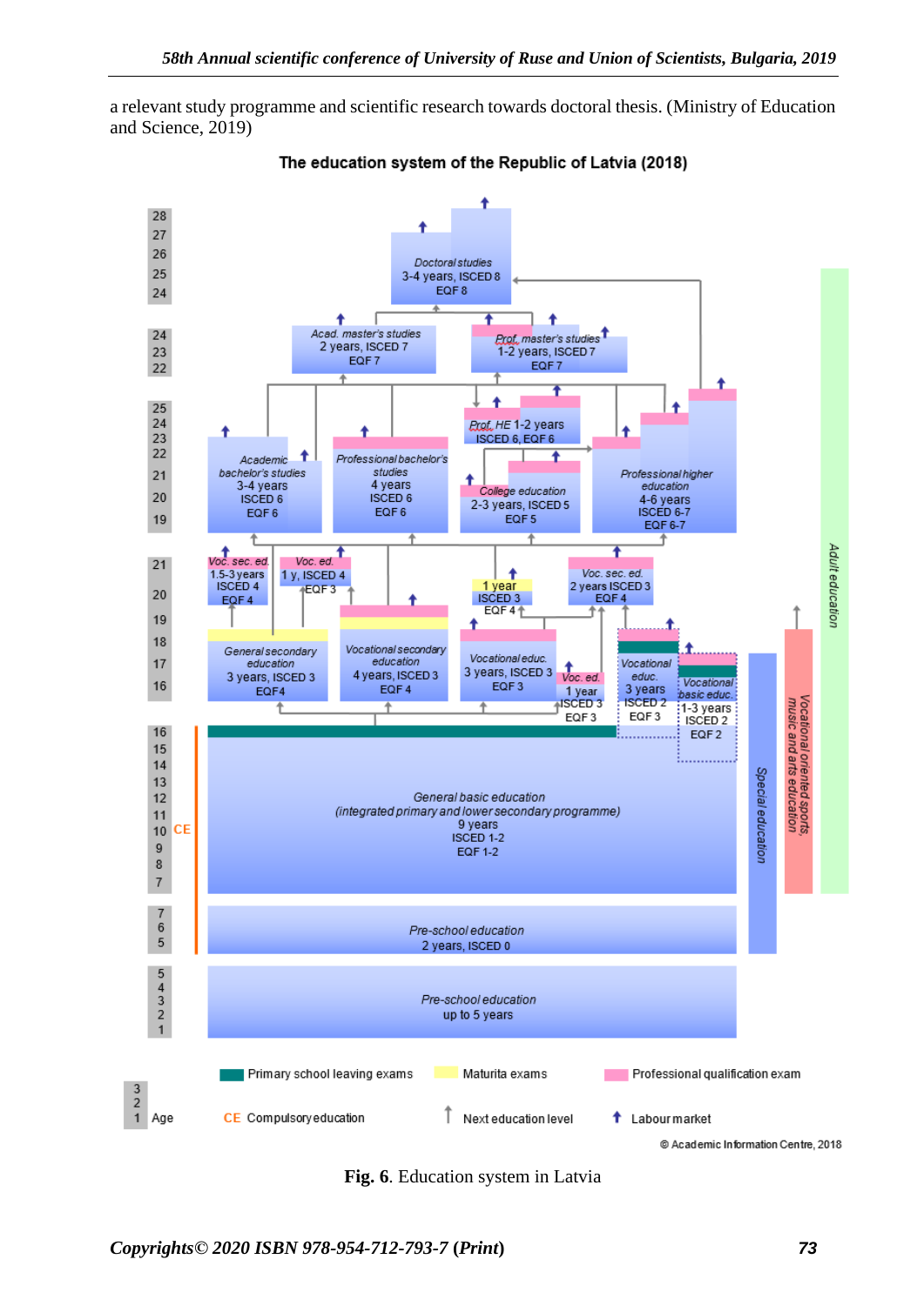## **EXPOSITION**

## **Mathematics Curriculum**

The National Basic Education Standard determines the objectives and tasks, compulsory curriculum and the principles and procedures for assessment of basic education. The aim of basic education is to provide opportunities for acquiring the basic knowledge and skills required for community and personal life, to lay the foundation for continuing education, to promote the learner's harmonious development and to foster a responsible attitude toward one's self, family, society, the environment and the state.

The current school system, as evidenced by "crisis rhetoric", does not satisfy society. Therefore, action is needed. But there is a paradox – the public does not like school, but in fact do not want to change it (Kestere, 2019).

Action is needed also because our world is changing fast. As it is written in OECD Learning Framework 2030 Position paper (2018):

"*We are facing unprecedented challenges – social, economic and environmental – driven by accelerating globalisation and a faster rate of technological developments. At the same time, those forces are providing us with myriad new opportunities for human advancement. The future is uncertain and we cannot predict it; but we need to be open and ready for it. The children entering education in 2018 will be young adults in 2030. Schools can prepare them for jobs that have not yet been created, for technologies that have not yet been invented, to solve problems that have not yet been anticipated. It will be a shared responsibility to seize opportunities and find solutions. To navigate through such uncertainty, students will need to develop curiosity, imagination, resilience and selfregulation; they will need to respect and appreciate the ideas, perspectives and values of others; and they will need to cope with failure and rejection, and to move forward in the face of adversity.*" (OECD, 2018)

Therefore the National Centre for Education of Republic of Latvia realizes the project "*Competency Approach to Learning Content*" (Skola 2030). Aims of the project are to develop, approbate, and successively introduce into general education from pre-school to seconadary school education in Latvian schools the content and teaching approach, which will provide students with the knowledge, skills and attitudes they need today and in future. Project "Competency Approach to Learning Content" runs from 2016 – 2021.

Now are elaborated and approved by the Cabinet of Ministers new *National Basic Education Standard* (Cabinet of Ministers, 2018) and the *National Standard for General Secondary Education* (Cabinet of Ministers, 2019) and sample curricula in seven fields of study: Languages, Social and civic, Cultural awareness and self-expression in art, Science, Mathematics, Technologies, Health and sport. In Table 1. are considered subjects corresponding to each field (Skola 2030).

| <b>Field</b>                                  | <b>Subjects and modules</b>                           |
|-----------------------------------------------|-------------------------------------------------------|
| Languages                                     | Latvian<br>Minority language<br>Foreign language 1, 2 |
| Social and civic                              | Social sciences<br>History of Latvia and the World    |
| Cultural awareness and self-expression in art | Visual art<br>Music<br>Literature<br>Drama            |

**Table 1**. Study fields and subjects in new Standards for Basic and Secondary Education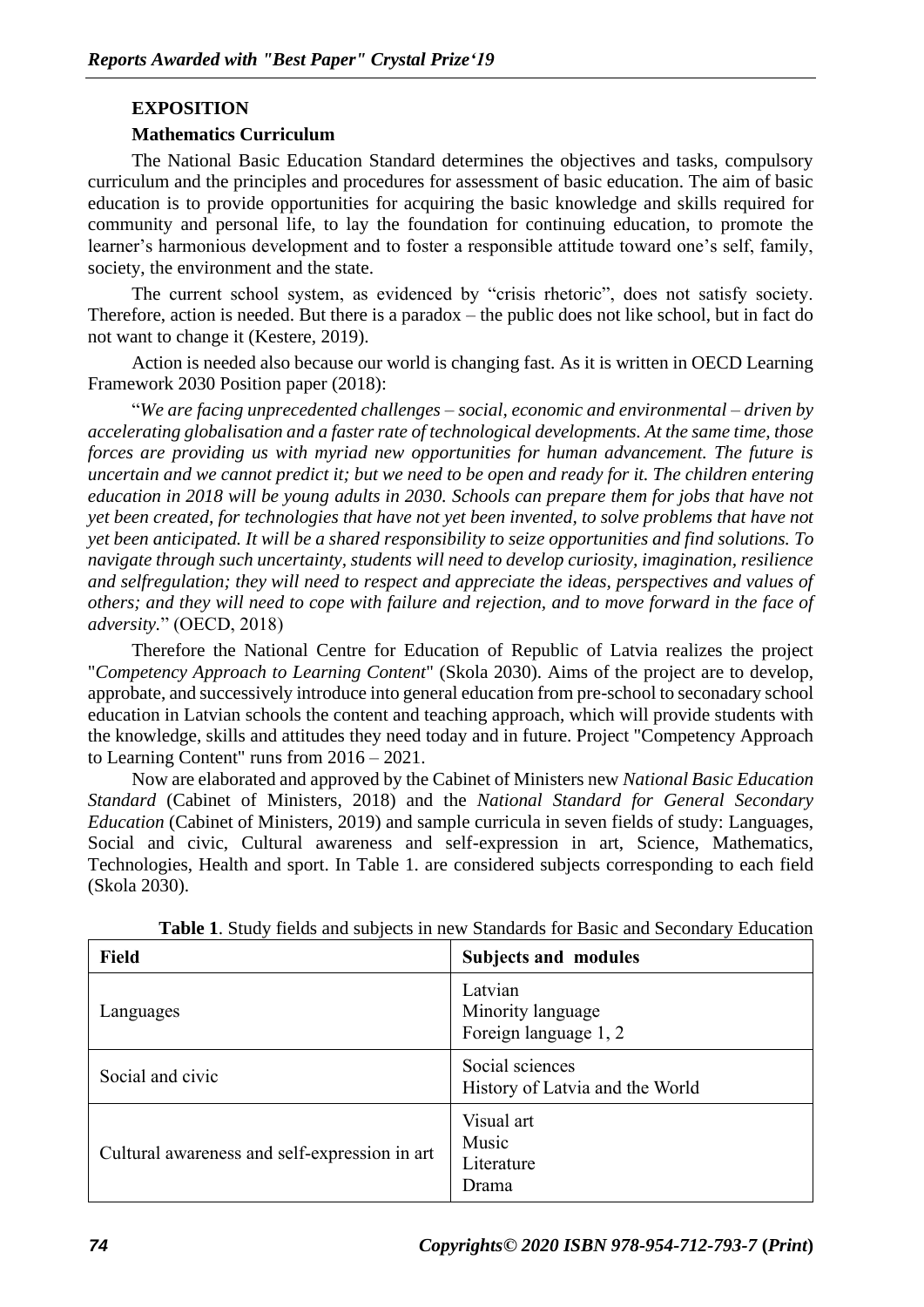| Science          | Physics<br>Chemestry<br><b>Biology</b><br>Geography                        |
|------------------|----------------------------------------------------------------------------|
| Mathematics      | <b>Mathematics</b>                                                         |
| Technologies     | Technologies<br>Ingeneering<br>Design and technologies<br>Computer science |
| Health and sport | Sport<br>Interdisciplinary modules: Health, Security<br>etc.               |

Considerering Mathematics curriculum in Basic Education there are no significant changes in content of mathematical concepts to be aqquired, but there is more emphasis on proof and justifying skills, self-directed learning, more considering interdisciplinary tasks and applications of knowledge to the real life.

Deeper changes are expected in secondary education. Mathematics curriculum for secondary education is developed in three levels: general level, optimal level and highest level.

Optimal level will be provided mainly for vocational education. For academic secondary education intended optimal and highest level, students will be able to choose on which level to study mathematics.

Curriculum of highest level contains also elements of higher mathematics and calculus:

- Complex numbers
- Limit of number sequence, including definition of number *e* as  $e = \lim_{n \to \infty} \left(1 + \frac{1}{n}\right)$  $\left(\frac{1}{n}\right)^n$
- Derivative of the function, application of it to study properties of function
- Indefinite integral
- Definite integral, application of it in calculation area, volume of revolution, etc.
- Factorization of polinials
- Fraction decomposition
- Vectors' scalar product
- Elements of analytic geometry
- etc

New standards will be implemented in schools starting from 1 September 2020 according to the following scheme:

Year 2020/21: Grade 1, 4, 7, 10

Year 2021/22: Grade 1, 2, 4, 5, 7, 8, 10, 11

Year 2022/23: Grade 1, 2, 3, 4, 5, 6, 7, 8, 9, 10, 11, 12

It makes many teachers wooried because these topics were excluded from the program more than 20 years ago and they are not sure about their knowledge in these topics.

## **Mathematics teacher's education in Latvia**

As described before changes in the school curricula and approach in teaching and learning demands changes also in teacher's education. Therefore, in 2017 Ministry of Education and Science of Latvia decided to develop a new teachers' education system.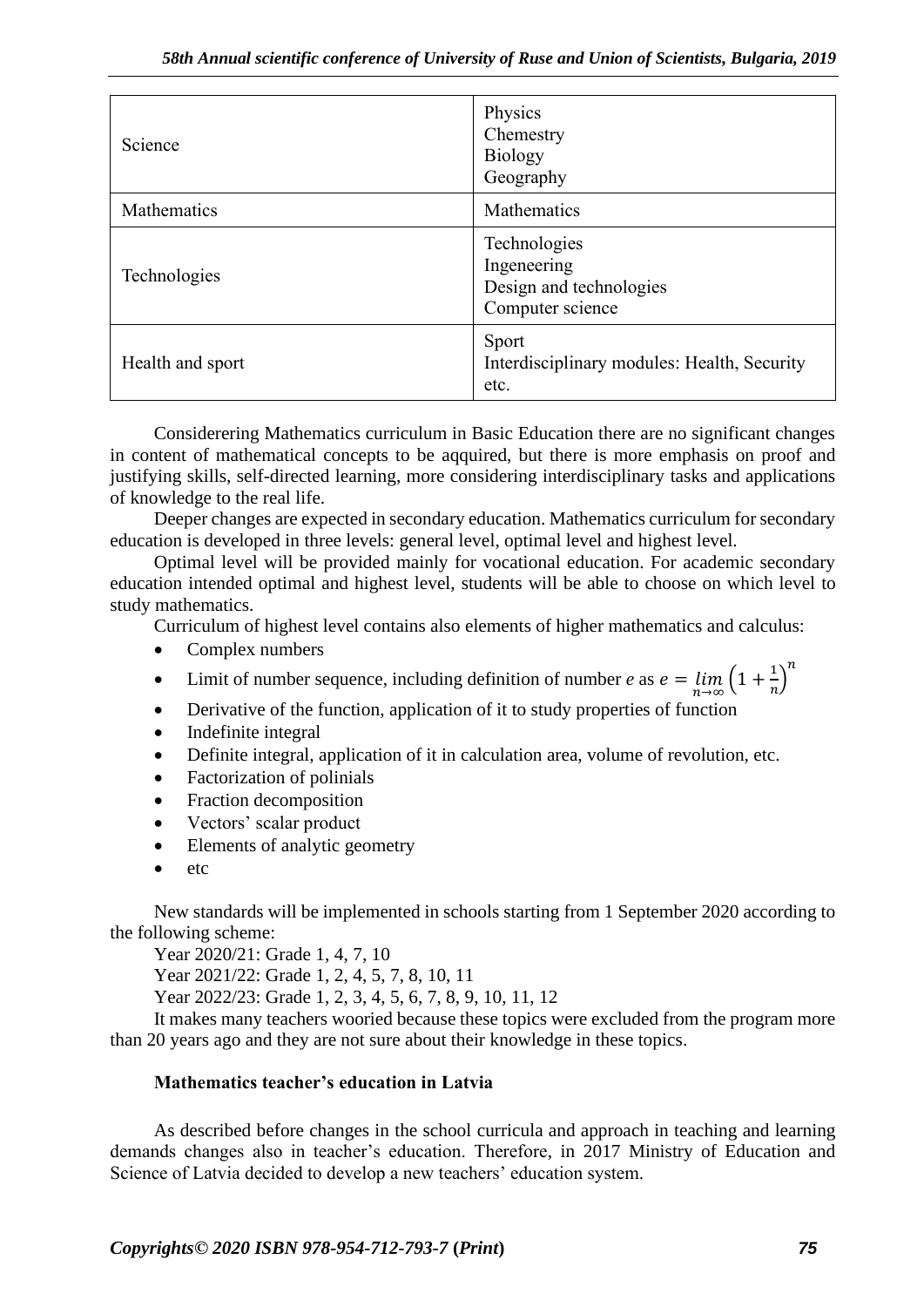Before mathematics teachers were prepared in the University of Latvia, in Liepaja University and in Daugavpils University, each university realized its own program for teacher's education. But starting 2018 in Latvian universities is realized ESF financed project of Specific Support Objective "To reduce fragmentation of study programs and strengthen resource sharing". In field of education in the project are involved the University of Latvia, Liepaja University, Daugavpils University and Rezekne Academy of Technologies to develop new common study programs for teacher's education. Starting from 2022 in Latvia teachers' education should be realized according the new study programs, all previous study programs for teachers' education should be closed or reorganized.

In the framework of abovementioned project was developed professional bachelor study program "Teacher" with 7 subdirections, one of them also "Mathematics teacher". Length of this study program is 4 years, total 240 ECTS. The program will be organized so that 117 ECTS are common for students of all subdirections:

- General courses (30 ECTS):
	- o Basics and regulations of teachers profession,
	- o Psychology,
	- o Methodology of research in education,
	- o Civil protection etc.
- Praxis at school (30 ECTS)
- Final exams (18 ECTS)
	- o Bachalour thesys,
	- o Qualification exam
- Theoretical courses (30 ETCS)
	- o Pedagogic,
	- o Special education,
	- o IT in educational process etc.
- Free choice (9 ECTS)
- Speciality courses for math teachers totally are 123 ECTS:
- Didactics of mathematics (9 ECTS)
- Practise in school mathematics exercise (15 ECTS)
- Hiher mathematics and its didactics (63 ECTS)
	- o Mathematical analisys,
	- o Linear algebra and analytical geometry,
	- o Diferential equations,
	- o Theory of probability and Statistics etc.
- Modern elementary mathematics and Combinatorics (18 ECTS)
- IT (18 ECTS)
	- o Programming,
	- o IT,
	- o Tools for creating interactive matherials

Graduates of the study program acquire the right to teach mathematics in secondary school, and they will have enough knowledge and competences to teach mathematics also on the highest level.

There will be also possibility for students of the study program "Primary school teacher" to acquire 48 ECTS module of mathematics speciality courses to become basic school (up to Grade 9) math teacher.